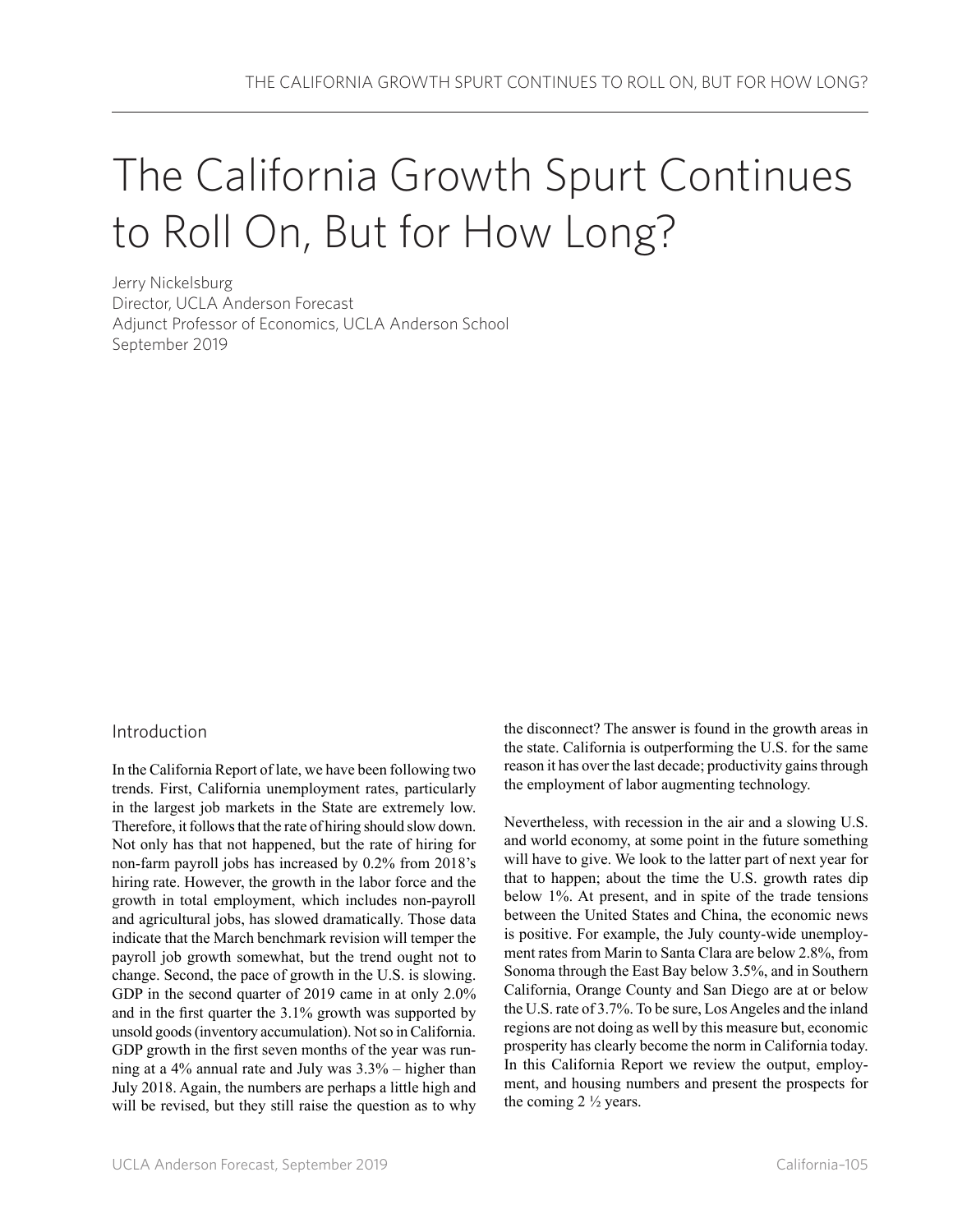### Employment Retrospective Employment Retrospective

After bumping up to 4.3%, the unemployment rate moved back down to 4.1% – very much in the neighborhood of full employment. Part of this was due to a reduction in the labor force from a seasonally adjusted 19.5 million to 19.3 million. It is likely that the higher number was a measurement error rather than the lower number being representative of 200K more discouraged workers, as labor demand in the State has remained strong. After a slowing last year to a monthly average of 23,000 net new non-farm payroll jobs, hiring increased to an average of 26,600 net new jobs per month through the first seven months of this year (Chart 1).

The household survey which measures the number of people employed in the State has decreased over the last few months, albeit more slowly than the labor force. Again, our expectation, particularly in light of the enterprise survey non-farm payroll employment numbers, is that this is a measurement error rather than an actual trend (Chart 2). Thus, we expect both series to show some revision with the decrease in the number of people employed being revised away and the number of non-farm payroll jobs a little lower than reported.

Job growth in the State has been across most sectors. Of the top five sectors growing at a rate faster than 3% over the last twelve months, four (construction, professional and scientific services, information, and transportation warehousing and utilities) have an average wage that is at or higher than the median and one (health care and social services) lower. These differences in sectoral growth have a profound impact on State GDP and have been driving GDP growth faster than the U.S.

Healthy labor markets in California are also geographically widespread (Chart 4). In the second half of 2018, the inland parts of the State—the Inland Empire and the San Joaquin Valley – continue to score impressive gains, as did each of the four Bay Area Regions and San Diego. Los Angeles and Orange counties are growing at rates that are not significantly different from the U.S. rates.



*Source: EDD.ca.gov*

Chart 2



*Source: EDD.ca.gov*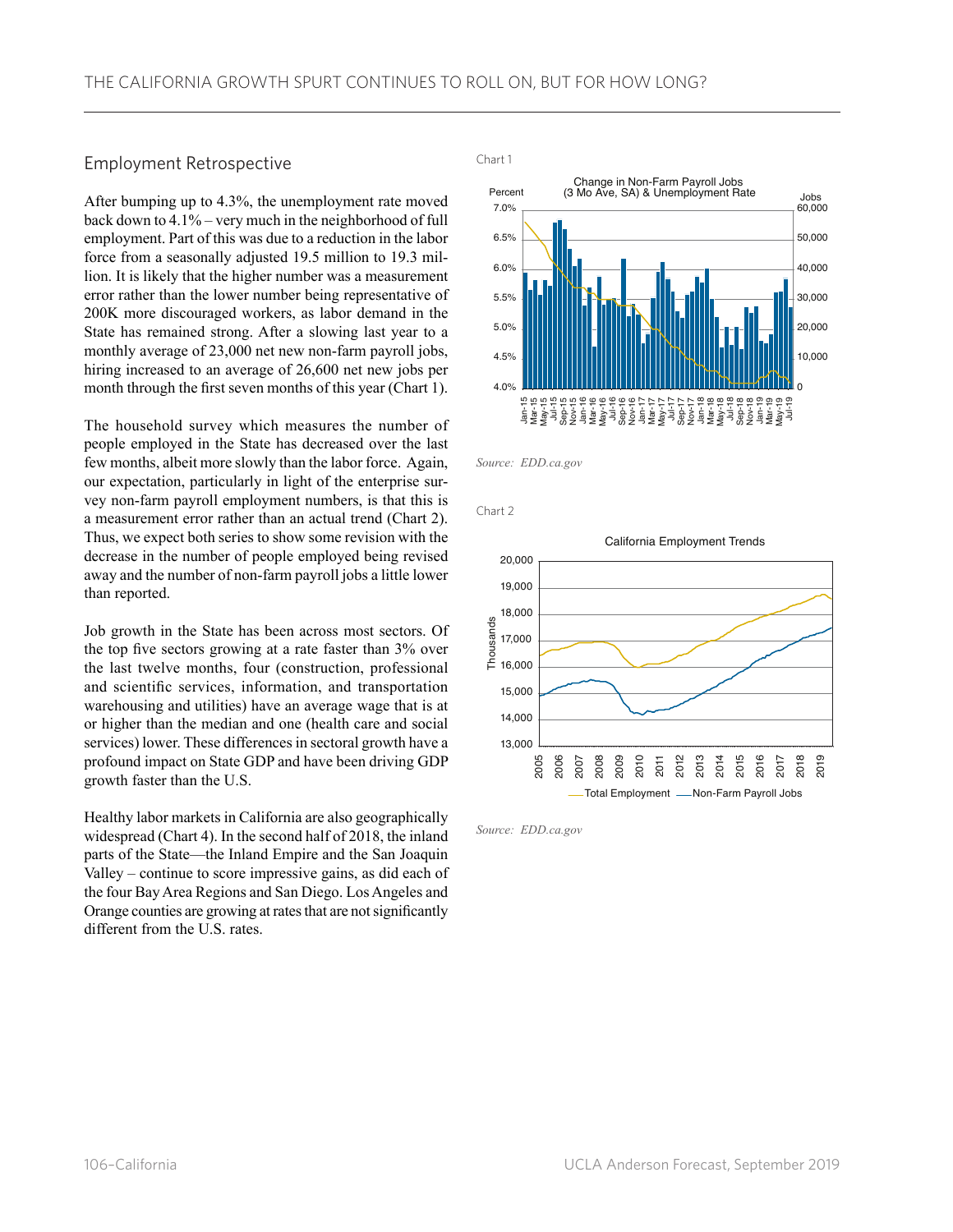Chart 3



*Source: EDD.ca.gov, UCLA Anderson Forecast*

Chart 4



California Regional Job Gain

*Source: EDD.ca.gov, UCLA Anderson Forecast*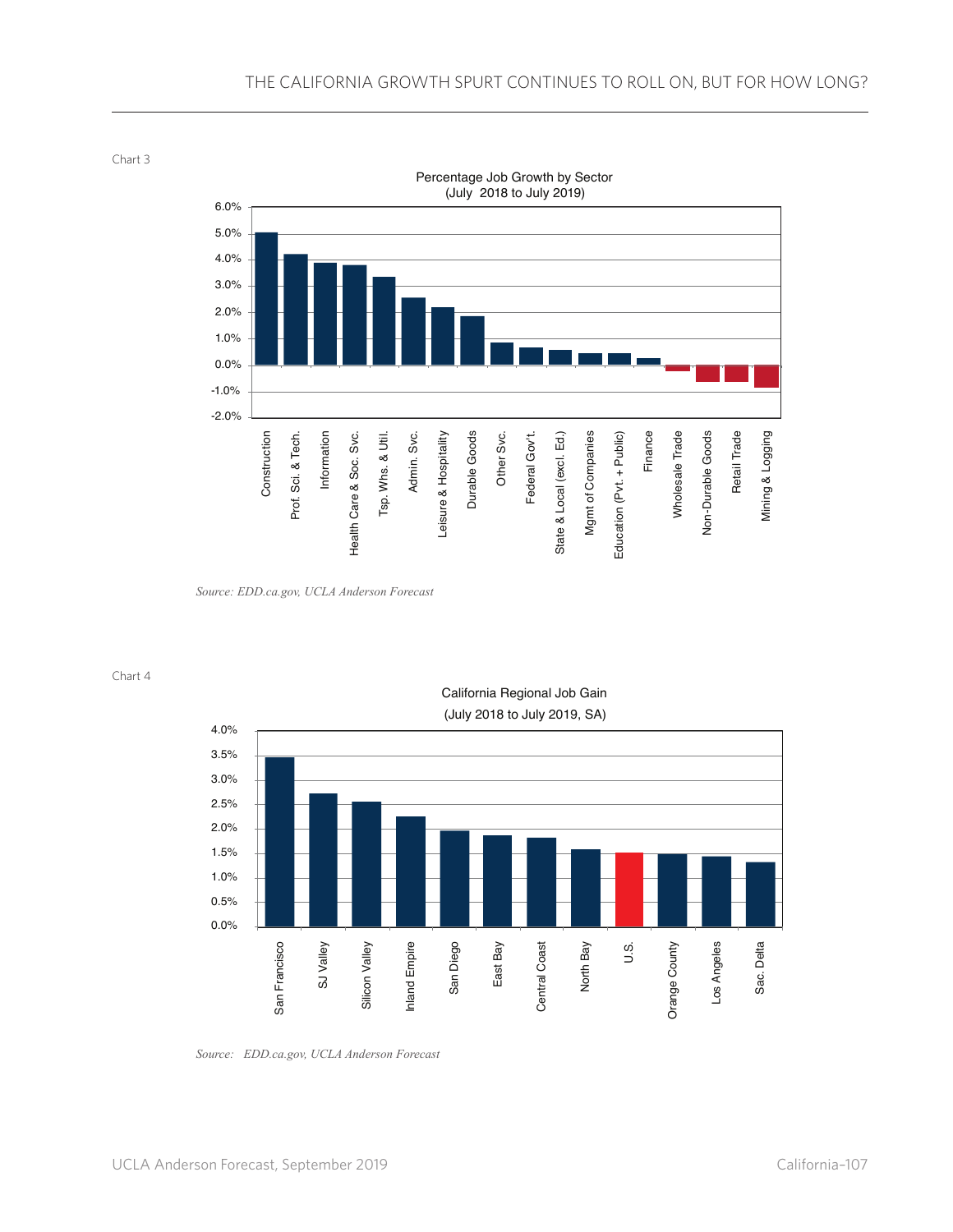## UCLA Anderson Forecast Monthly GDP Metric

The UCLA Anderson Forecast measure of monthly GDP for the State shows continued growth. Chart 5 is a plot of the quarterly GDP data from the U.S. Bureau of Economic Analysis. The solid line is the UCLA Anderson Forecast Monthly GDP Metric. As can be seen from the chart, it follows the quarterly numbers closely, but it has the advantage of being contemporaneously and available each month unlike the quarterly BEA numbers which arrive with a considerable lag. The chart is in logarithmic scale, which means that straight lines represent constant rates of change. While it shows a slowing of those growth rates, it is only a slowing to 3.3% from the previous 4%.

Why is the California economy growing faster than the rest of the nation? The answer lies in the sectors that are experiChart 5



*Source: BEA.gov,UCLA Anderson Forecast*

Chart 6



*Source: UCLA Anderson Forecast*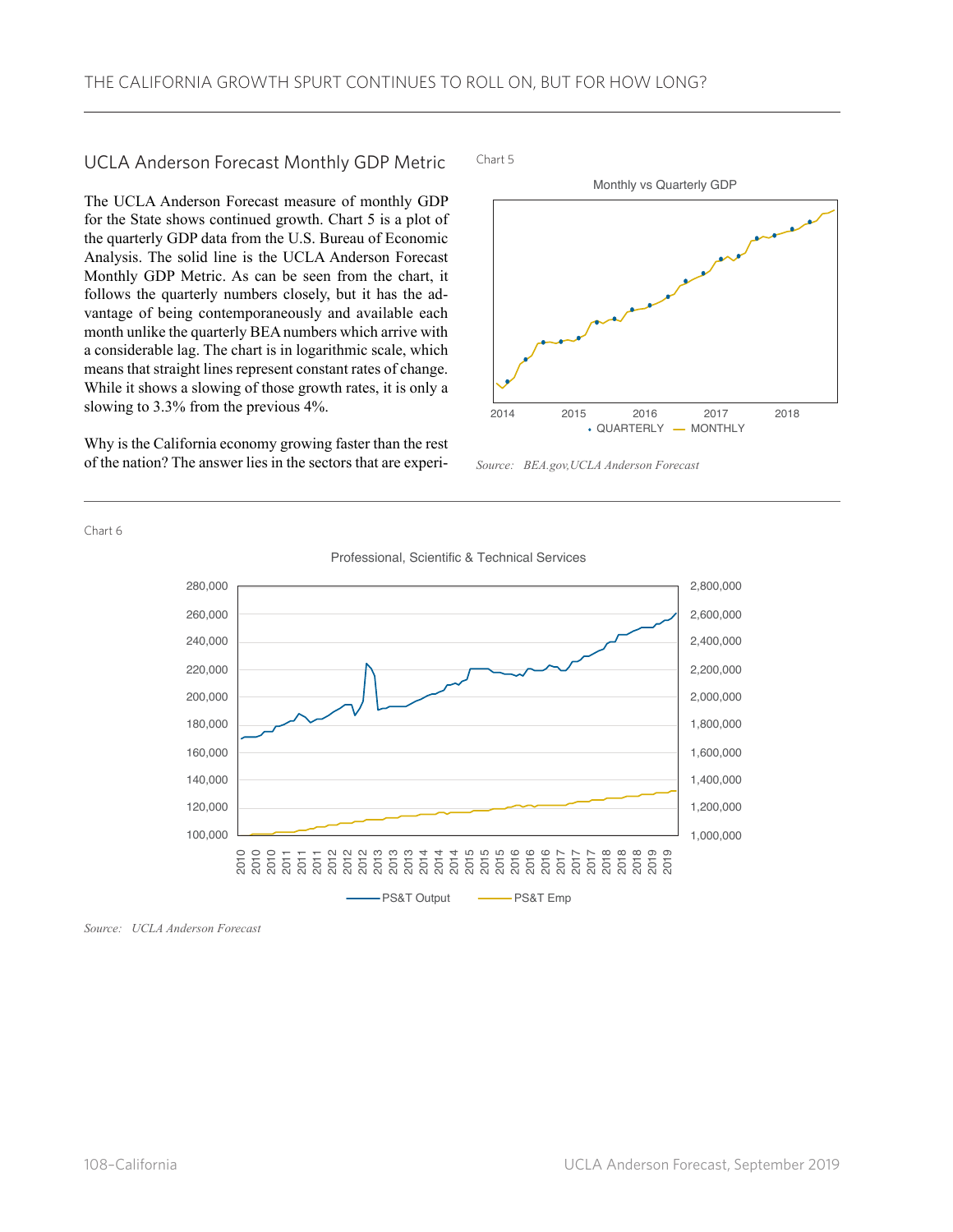encing the most growth. The second fastest growing sector over the last twelve months was professional, scientific and technical services. Chart 6 shows the growth in output compared to the growth in employment. Though the scales are different they are proportional to each other. Clearly output is growing much faster than employment, indicating productivity gains in this sector. The same is true with the other sector dominated by technology – information (Chart 7). It is in this sector that the penetration of technology into the entertainment industry is evident, and this sector has been growing at just under 4% over the last year.

However, seeming non-tech sectors also show dramatic productivity growth in the State. In Chart 8, output and employment in durable goods manufacturing is plotted. Over the past 12 months (July 2018 to July 2019) manufacturing output grew at 3.8%. At the same time, employment grew by only 1.9% resulting in a productivity improvement of nearly 2% per annum. Robots apparently are augmenting worker activities in the building of durable things in the State. And in the retail sector, employment is falling. Nevertheless, output is increasing, reflecting the dramatic increase in retail productivity from online Retail (Chart 9).



*Source: UCLA Anderson Forecast*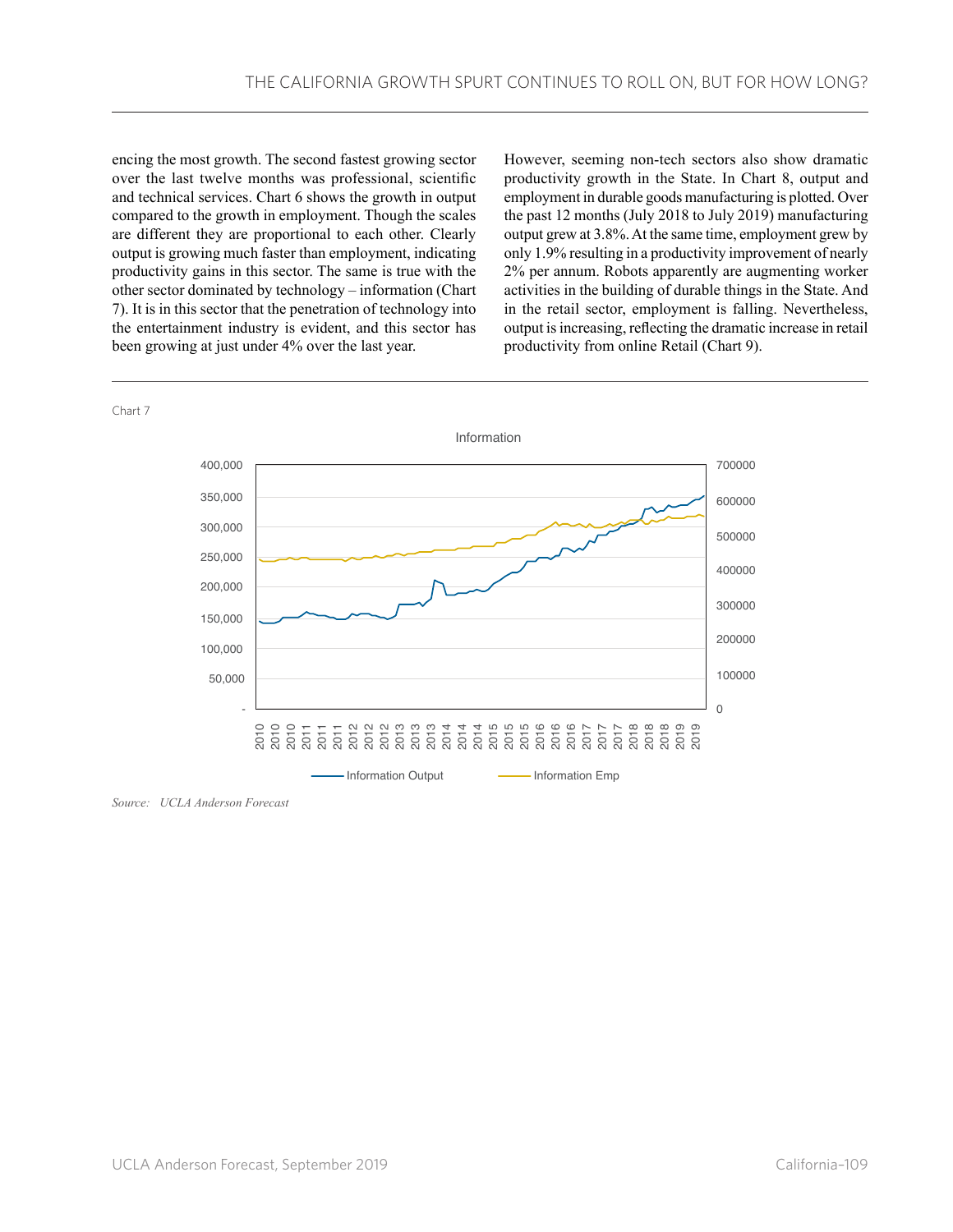Chart 8

700000 800000 900000 1000000 1100000 1200000 1300000 1400000 100,000 110,000 120,000 130,000 140,000 150,000 160,000 170,000 180,000 190,000 200,000 2020 2020 2020 2020 2020 2020 2020 2020 2020 2020 2020 2020 2020 2020 2020 2020 2020 2020 2020 2020 2020 2020 Durable Goods Manufacturing - DG Mfg Output - DG Mfg Emp

Chart 9





*Source: UCLA Anderson Forecast*